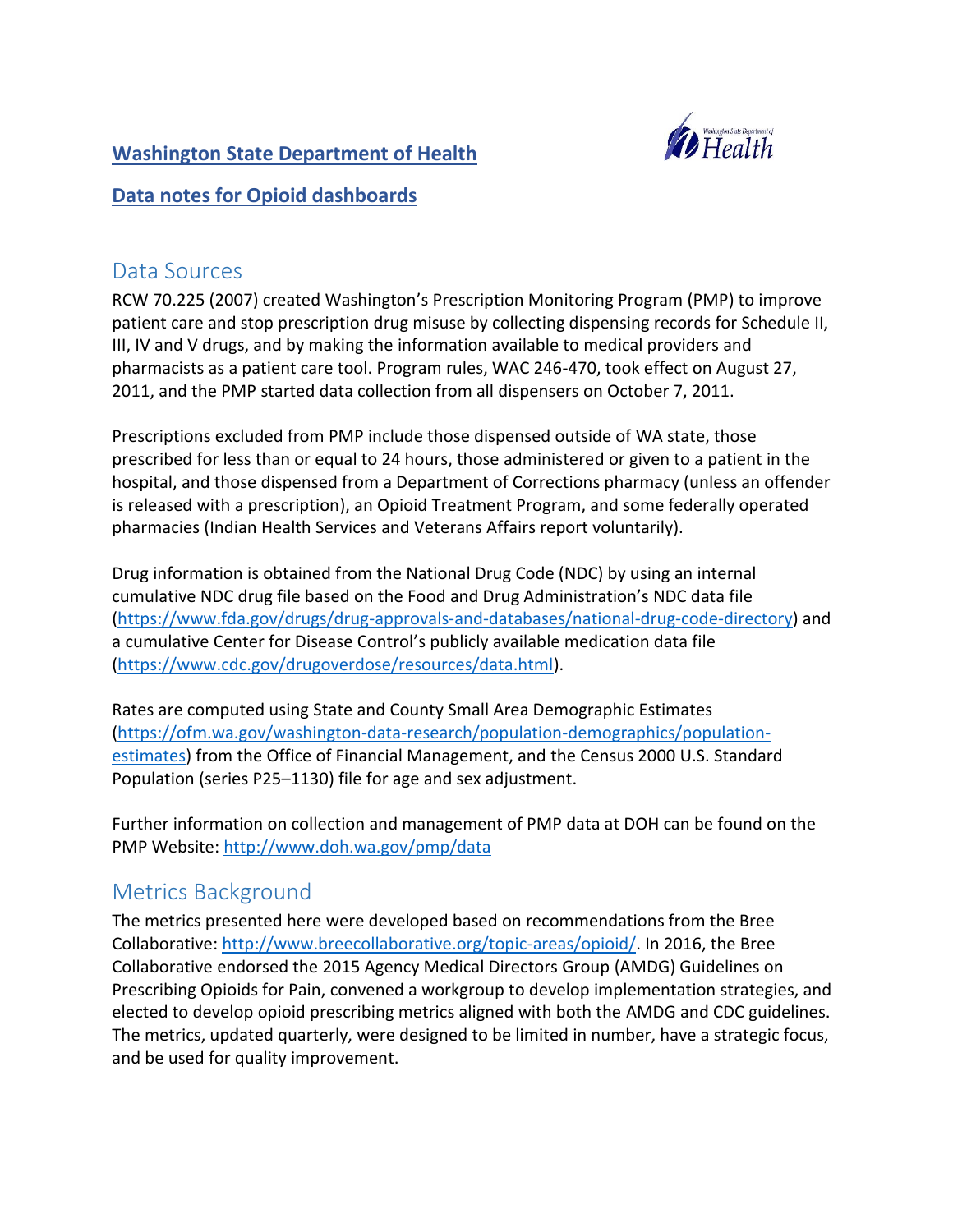All prescriptions for buprenorphine as well as prescriptions used as part of cough and cold formulations identified via AHFS Pharmacologic-Therapeutic Classification © codes 4:04.04, 4:04.08, 4:04.12, 4:04.16, 4:04.20, 4:04.92, 4:08.00, 4:92.00, 48:04.04, 48:08.00, 48:16.00, 48:24.00, and 48:92.00, which included combination products containing antihistamines, antitussives, and expectorants, were excluded from every metric computation.

Small differences in counts and rates presented here may differ from other published PMP reports, since PMP data changes as dispensers correct, amend, or resubmit data. Changes in drug scheduling may result in an increase or decrease in dispensing due to a change in reporting. Tramadol was scheduled as a schedule IV drug in August 2014, and hydrocodone was rescheduled (from schedule III to II) in October 2014.

# **Metrics**

## Patients prescribed any opioid

The prevalence of prescription opioid use in the population. The number of patients, per 1,000 population, with at least one opioid prescription submitted to the PMP in a calendar quarter. Sex-adjusted rates are presented by age groups 0–9, 10–17, 18–24, 25–34, 35–44, 45–54, 55– 64, 65–74, and 75+ years, and for all ages (age- and sex- adjusted).

## Patients prescribed chronic opioids

Age- and sex-adjusted prevalence of chronic, prescription opioid use in the population. The number of patients, per 1,000 population, with at least 60 days' supply of prescription opioids submitted to the PMP in a calendar quarter.

## Patients prescribed high-dose chronic opioid therapy

Age- and sex-adjusted prevalence of high-dose chronic, prescription opioid use in the population, at three levels of use. The number of patients, per 1,000 population, who have filled prescriptions for at least 60 days' supply of opioids during the quarter, and whose prescriptions provided a dose of 50 morphine milligram equivalents (MME)/day or more, 90 MME/day or more, or 120 MME/day or more, averaged over the quarter. MME/day was calculated by dividing the total MME dispensed during a quarter by the number of days in the quarter. Total MME is calculated as the (strength per unit)\*(quantity)\*(MME Factor). Dosing thresholds were selected based on the CDC

<http://www.cdc.gov/mmwr/volumes/65/rr/pdfs/rr6501e1.pdf> and the AMDG <http://www.agencymeddirectors.wa.gov/Files/2015AMDGOpioidGuideline.pdf> opioid prescribing guidelines.

## Patients prescribed chronic concurrent opioids and sedatives

Age- and sex-adjusted prevalence of concurrent opioid and sedative prescription use. The number of patients, per 1,000 population, who receive one or more days of overlapping prescriptions in a quarter according to the dates the prescriptions were filled and their days' supply.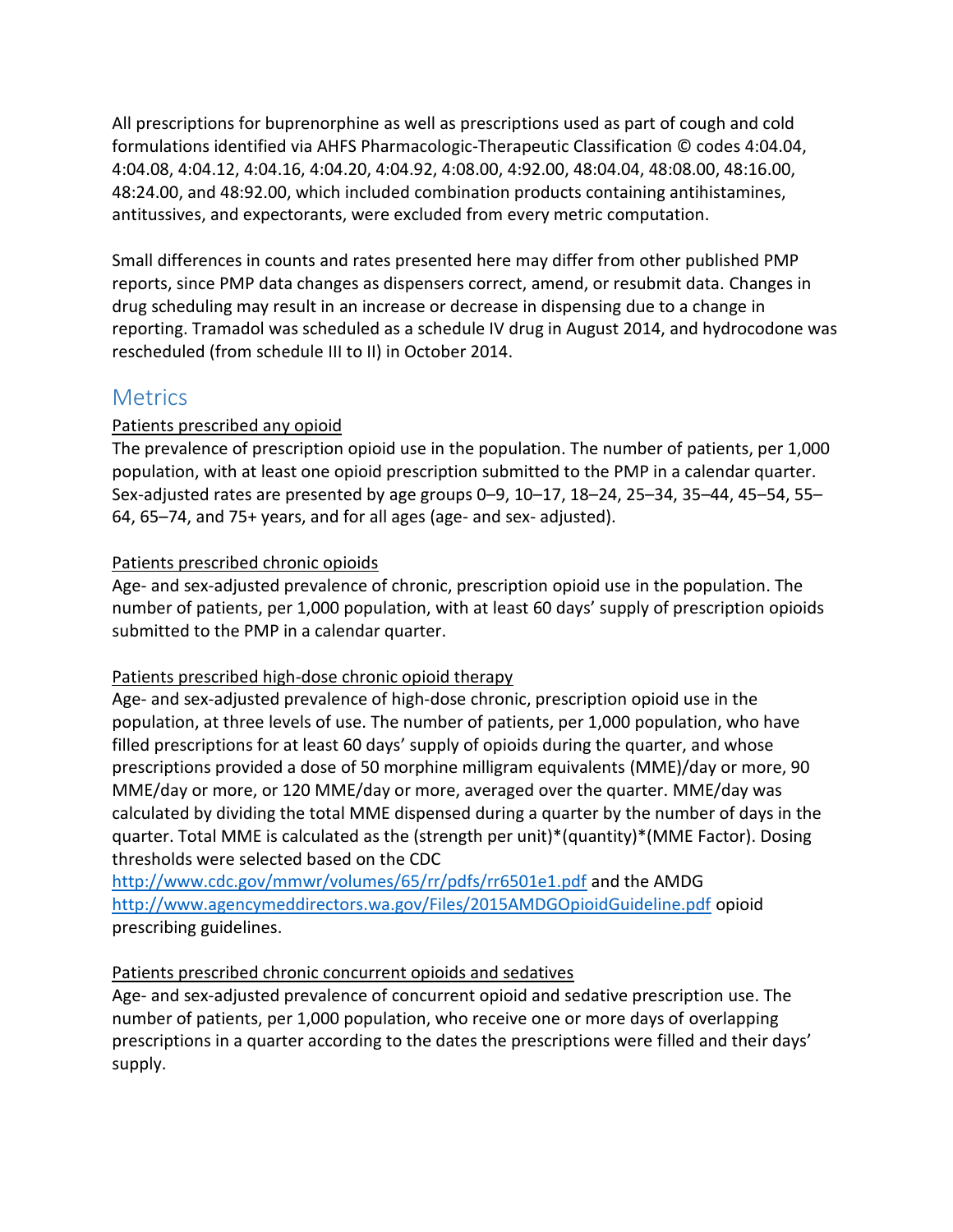### New opioid patients days' supply of first opioid prescription

The percent distribution of prescription opioid days' supply among new opioid patients, by age group (17 years and younger, 18 years and older, and all ages) and four categories of days' supply: 3 days or less, 4–7 days, 8–13 days, and 14 days or more. New opioid patients are those with at least one opioid prescription in the current quarter (e.g., Oct–Dec) who have no opioids prescribed in the prior quarter (e.g., Jul–Sep). Days' supply was computed as the total prescribed days' supply using the reported days' supply, refill count, and authorized refill count of the first opioid prescription in the calendar quarter.

### New opioid patients subsequently prescribed chronic opioids

Age- and sex-adjusted incidence rate of chronic opioid use. The number of patients with chronic opioid prescriptions, per 1,000 population, who were new opioid patients in the past quarter, and are chronic opioid patients (i.e., prescribed 60 or more days' supply) in the present quarter. Patients with no opioid prescriptions in the quarter prior to the previous quarter are excluded. Patients with tramadol prescriptions in the third and fourth quarters of 2014 were excluded as new opioid patients because of the possibility that they might have had chronic prescriptions.

# Glossary

### **Drug Classes**

Drugs are classed using the primary active drug substance identified, using the drug information obtained. Opioid drugs included: Codeine, Dihydrocodeine, Fentanyl, Hydrocodone, Hydromorphone, Levorphanol, Meperidine, Methadone, Morphine, Oxycodone, Oxymorphone, Pentazocine, Propoxyphene, Tapentadol, or Tramadol. Sedative and benzodiazepine drugs included: Alprazolam, Butabarbital, Butalbital, Carisoprodol, Clonazepam, Clorazepate, Chloral Hydrate, Chlordiazepoxide, Diazepam, Estazolam, Eszopiclone, Flumazenil, Flurazepam, Lorazepam, Mephobarbital, Meprobamate, Midazolam, Oxazepam, Phenobarbital, Quazepam, Secobarbital, Suvorexant, Temazepam, Triazolam, Zaleplon, and Zolpidem.

## **Geography**

Counties are defined using the patient's address of residence, as listed on the prescription. If the patient's county of residence was missing using the address reported, then the patient's county was geocoded using the patient's zip code of residence. There are 39 counties in WA State. Accountable Communities of Health (ACH) in Washington State are regional [\(https://www.hca.wa.gov/assets/program/ach-map.pdf\)](https://www.hca.wa.gov/assets/program/ach-map.pdf), multi-sector collaborative with a common interest in improving health and health equity. Their boundaries align with WA's Medicaid regional service areas. ACH was defined based on the patient's final computed county of residence based on the definition above. There are 9 ACHs in WA State.

#### **Days' Supply**

Days' supply, reported by the dispenser, refers to the estimated number of days the prescription will last based on the quantity prescribed. It is calculated by dividing the number of units (e.g., tablets, capsules, patches) prescribed by the maximum number of units to be used in one day. For these metrics, the total days' supply is the sum of the days' supply from all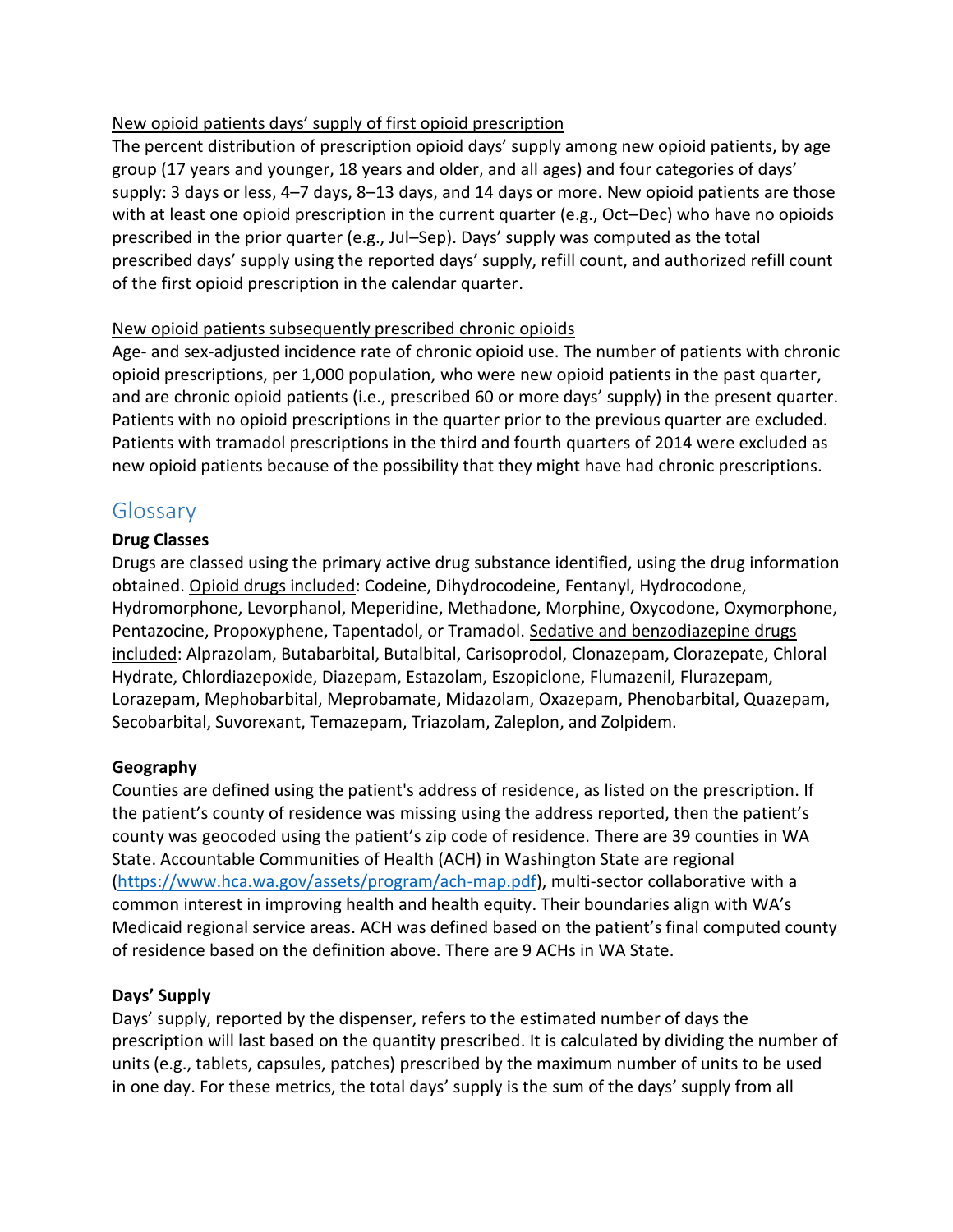opioid prescriptions prescribed during the calendar quarter, including overlapping prescriptions (and includes days that may extend into the next calendar quarter), except for metric, "New Opioid Patients Days' Supply of First Opioid Prescription" which uses only the total opioid days' supply for the first opioid prescription.

#### **Morphine Milligram Equivalent Factor**

Morphine Milligram Equivalents (MME) refers to the standardization of opioid drugs to an equivalent measure for comparison purposes. The MME Factor [\(https://www.cdc.gov/drugoverdose/resources/data.html\)](https://www.cdc.gov/drugoverdose/resources/data.html), converts non-morphine opioids to an equianalgesic dose of morphine. Using the strength per dosage unit for an opioid drug, the MME Factor can be used to derive a morphine milligram equivalent factor for comparing different opioid drugs.

#### **Drug Overdose Data**

Drug overdose data shown here comes from death certificates using the ICD-10 codes (International Statistical Classification of Diseases and Related Health Problems) and are based on CDC definitions.

Some deaths involved more than one type of drug; these deaths were included in the rates for each drug category. Therefore, categories are not mutually exclusive.

Drugs shown here include all drugs combined, opioids (all opioids, prescription opioids, heroin and synthetic opioids, not including methadone) and psycho-stimulants. The prescription opioids group does not include synthetic opioids like fentanyl or tramadol. Synthetic opioids include fentanyl and tramadol. The prescription opioid category does not necessarily indicated that the medication was taken for medical reasons.

The data show rates per 100,000 people in order to standardize between areas with different population levels. The rates are age-adjusted in order to make comparisons between areas (counties, ACHs and the state) which have different age distributions.

All the cases are Washington residents, and residents of the county and/or the ACH mentioned.

For further information on the Injury and Violence Prevention Program at DOH please follow this link: https://www.doh.wa.gov/YouandYourFamily/InjuryandViolencePrevention

Drug Overdose Classification Notes A. Fatal Drug Overdose

Overdose deaths are classified using the International Classification of Diseases, tenth revision (ICD-10)

1. All drugs overdose combined

Deaths with the following ICD-10 codes as the underlying cause of death:

X40-X44: Accidental poisonings by drugs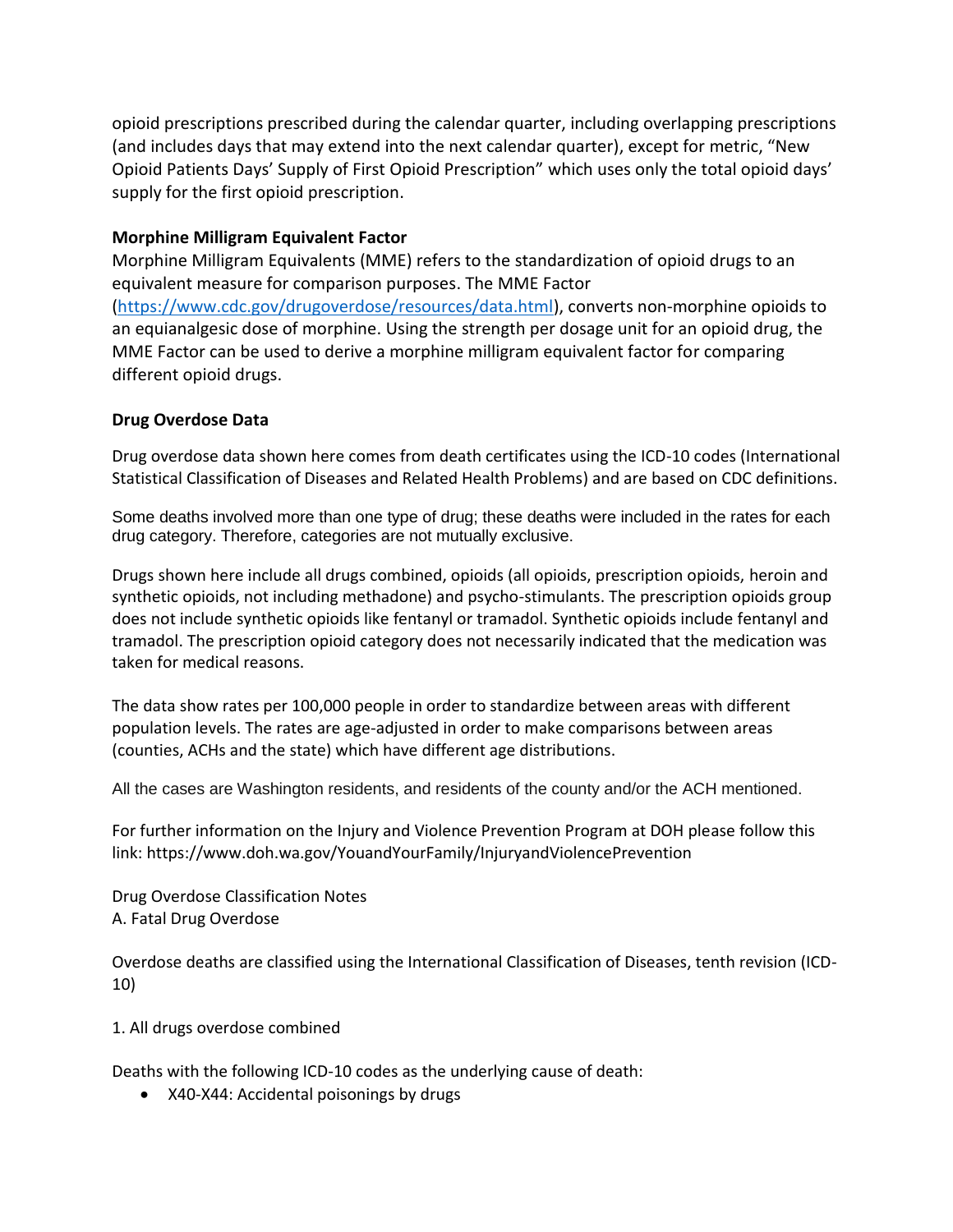- X60-X64: Intentional self-poisoning by drugs
- X85: Assault by drug poisoning
- Y10-Y14: Drug poisoning of undetermined intent

#### 2. Selected drug categories

Drug overdose defined above (1) with the specific multiple-cause-of-death defined below each of the following specified drugs.

a. All Opioids

- T40.0: Opium
- T40.1: Heroin
- T40.2: Natural and semi-synthetic opioids
- T40.3: Methadone
- T40.4: Synthetic opioids, other than methadone
- T40.6: Other and unspecified narcotics

#### b. Heroin

 $• T40.1$ 

c. Prescription opioids (not-fentanyl)

- T40.2: Natural and semi-synthetic opioids
- T40.3: Methadone

d. Synthetic opioids (not Methadone). Synthetic opioids include fentanyl and tramadol.

This group includes also illicit manufactured fentanyl and fentanyl analogs as well as prescription fentanyl.

 $\bullet$  T40.4

e. Psycho stimulants with abuse potential. Includes methamphetamine, amphetamine, MDA and Ecstasy (MDMA), for example.

• T43.6

#### **Overdose hospitalizations are defined as:**

- Opioid overdoses were identified by searching for the appropriate ICD-9-CM codes and ICD-10- CM codes in all the multiple diagnosis codes and e-codes fields available.
- Since the last quarter of 2015, only ICD-10-CM codes are used. The change from using ICD-9-CM codes makes tracking trend across 2015 unreliable.
- For ICD-9-CM, the first listed/principal diagnosis code or any mention of a relevant external cause of injury code (previously first-listed/principal diagnosis code or first-listed external cause of injury)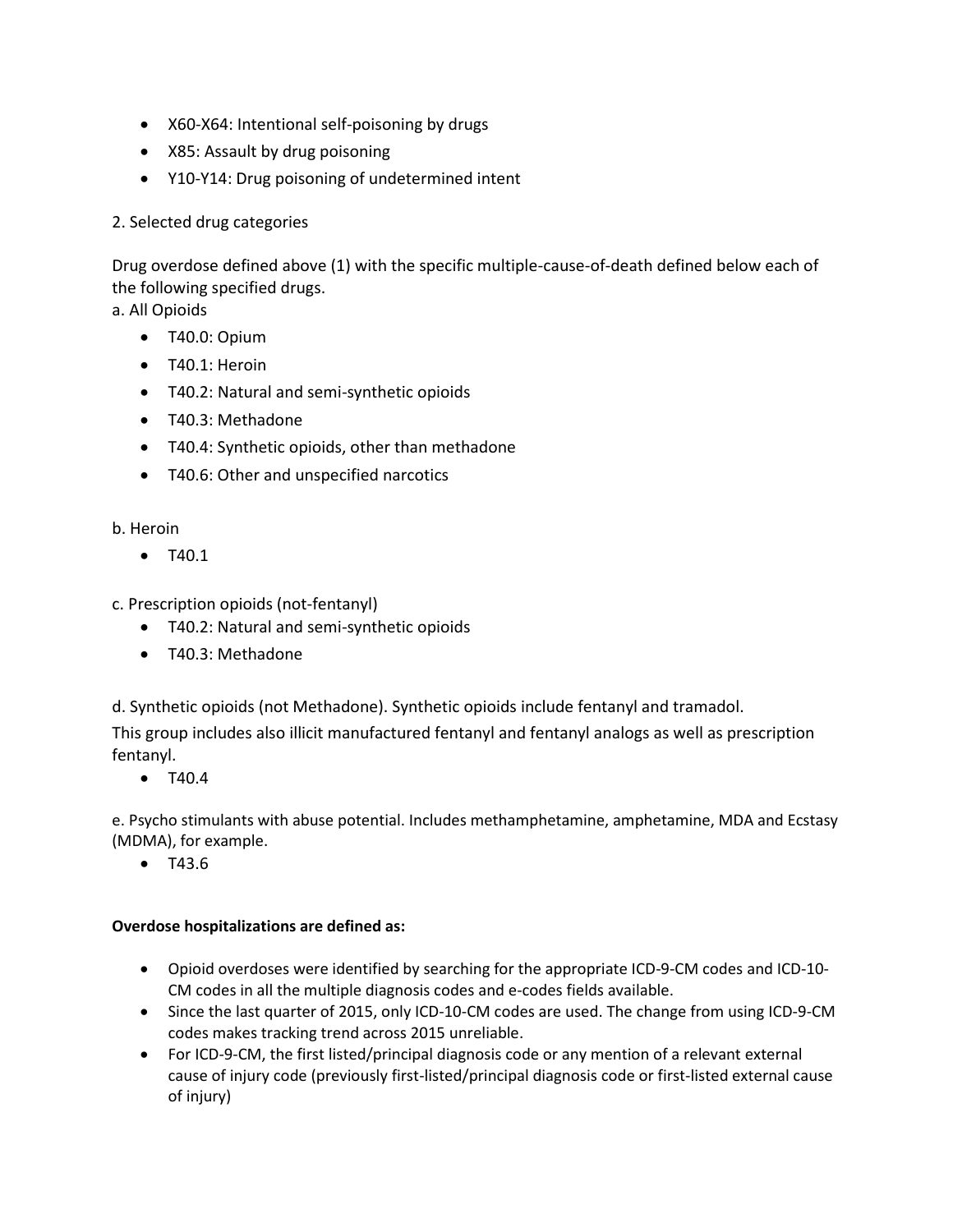- For ICD-10-CM, any mention of a drug poisoning in any diagnosis code field. No limitations were made on the number of diagnosis fields.
- Hospitalization discharges from Out-of-state hospitals, federal hospitals, rehabilitation centers, and psychiatric hospitals, and those who died before discharge are excluded from the numbers.
- The intent, when known, is restricted to unintentional, intentional self-harm, assault and undetermined intent.
- The encounters are limited to initial encounter or missing encounter.

#### Any Drug:

- ICD-10-CM: T36-T50 (Poisoning by drugs, medicaments and biological substances)
- $\bullet$  ICD-9-CM:
	- $\circ$  In the principal diagnosis, 960-979 (Poisoning By Drugs, Medicinal And Biological Substances)

Or in any external cause or diagnosis fields with

- E850-E858 (Accidental poisoning by drugs, medicinal substances, and biologicals)
- E950.0-E950.5 (Suicide and self-inflicted poisoning by solid or liquid substances),
- E962.0 (Assault by drugs and medicinal substances)
- E980.0-E980.5 (Poisoning by solid or liquid substances undetermined whether accidentally or purposely inflicted)

#### Any Opioid:

- ICD-10-CM:
	- o T40.0X (Poisoning by opium),
	- $\circ$  T40.1X (Poisoning by heroin),
	- o T40.2X (Poisoning by other Opioids),
	- o T40.3X (Poisoning by methadone),
	- o T40.4X (Poisoning by synthetic narcotics),
	- o T40.60 (Poisoning by unspecified narcotics),
	- o T40.69 (Poisoning by other narcotics)
- ICD-9-CM:
	- o Principal diagnosis with
		- 965.00(Poisoning by opium),
		- 965.02(Poisoning by methadone),
		- 965.09(Poisoning by other opiates and related narcotics),
		- 965.01 (Poisoning by heroin)

Or in any external cause or diagnosis fields with

E850.1(Accidental poisoning by methadone),

E850.2(Accidental poisoning by other opiates and related narcotics), E850.0(Accidental poisoning by heroin)

Heroin: Poisoning by heroin with or without other opioid

- $\bullet$  ICD-10-CM:
	- o T40.1X(Poisoning by heroin)
- $\bullet$  ICD-9-CM:
	- o Principal diagnosis with 965.01(Poisoning by heroin)